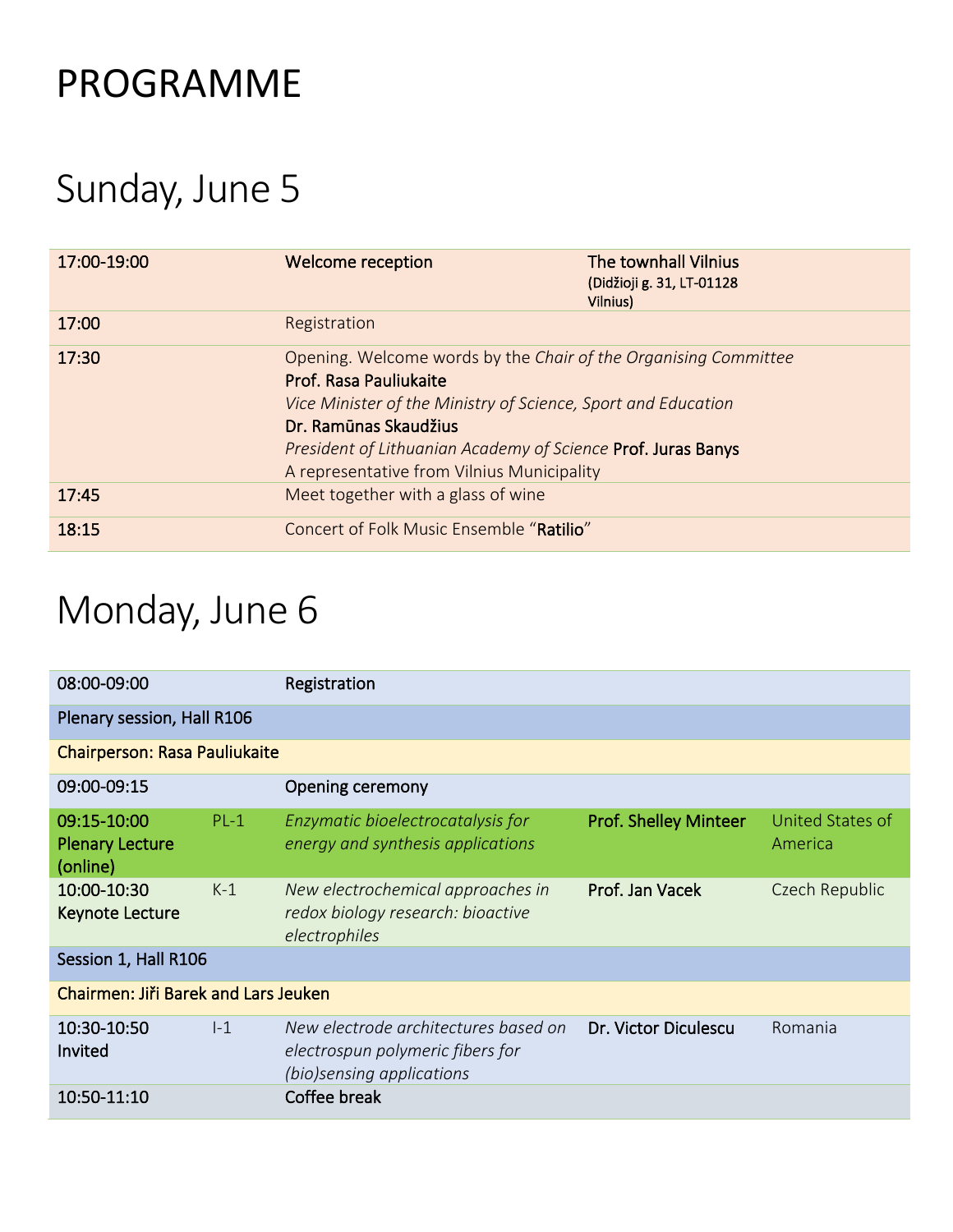| 11:10-11:30                                        | $O-1$    | Hybrid light-emitting bipolar<br>electrochemical devices for the<br>straightforward readout of chiral<br>information    | Dr. Gerardo Salinas        | France         |
|----------------------------------------------------|----------|-------------------------------------------------------------------------------------------------------------------------|----------------------------|----------------|
| 11:30-11:50                                        | $O-2$    | Miniaturized electrochemical sensors<br>for in-field monitoring of chemical<br>oxygen demand                            | Dr. Wenchao Duan           | Spain          |
| 11:50-12:10                                        | $O-3$    | Latent fingerprint enhancement on<br>brass substrates with the aid of<br>electrochromic and redox polymer<br>deposition | <b>Colm McKeever</b>       | Ireland        |
| 12:10-12:30                                        | $O-4$    | Design of low potential viologen-<br>modified redox polymers for<br>bioelectrochemical applications                     | Anna Lielpetere            | Germany        |
| Session 2, Hall R101                               |          |                                                                                                                         |                            |                |
|                                                    |          | <b>Chairmen: Anastasious Economou and Klaus Mathwig</b>                                                                 |                            |                |
| 10:30-10:50<br>Invited                             | $I-2$    | Sensorial enzyme activity<br>measurement via selective<br>electrochemical substrate/product<br>detection                | Prof. Fred Lisdat          | Germany        |
| 10:50-11:10                                        |          | Coffee break                                                                                                            |                            |                |
| 11:10-11:30                                        | $O-21$   | Iridium neural probes as a platform<br>for enzymatic biosensing                                                         | <b>Alexander Macdonald</b> | United Kingdom |
| 11:30-11:50                                        | $O-22$   | pH sensitive electrochemical sensor<br>for catecholamine detection and<br>screening of ascorbic acid                    | Dr. Philani Mashazi        | South Africa   |
| 11:50-12:10                                        | $O-23$   | Synthesis and design of amperometric<br>biosensors for biomedical applications                                          | Dr. Marius Dagys           | Spain          |
| 12:10-12:30                                        | $O - 24$ | Bienzymatic biosensors for detection<br>of phamaceutical compounds                                                      | Ricardo J. B. Leote        | Romania        |
| 12:30-13:30                                        |          | Lunch                                                                                                                   |                            |                |
| Keynote session, Hall R106                         |          |                                                                                                                         |                            |                |
| <b>Chairman: Jan Vacek</b>                         |          |                                                                                                                         |                            |                |
| 13:30-14:00<br>Keynote Lecture                     | $K-2$    | Innovative concepts for detection ions<br>by electroanalysis                                                            | Prof. Eric Bakker          | Switzerland    |
| 14:00-14:20                                        |          | <b>ESEAC History</b>                                                                                                    | Prof. Rasa Pauliukaite     |                |
| Session 3, Hall R106                               |          |                                                                                                                         |                            |                |
| <b>Chairmen: Victor Diculescu and Marius Dagys</b> |          |                                                                                                                         |                            |                |
| 14:20-14:40<br>Invited                             | $I-3$    | Potential of electrochemical<br>(bio)sensors for wound diagnostics<br>and monitoring                                    | Dr. Edita Voitechovič      | Lithuania      |
| 14:40-15:00                                        | $O-5$    | Intelligent microelectrodes arrays for<br>biofluids analysis                                                            | Dr. Hadar Ben-Yoav         | Israel         |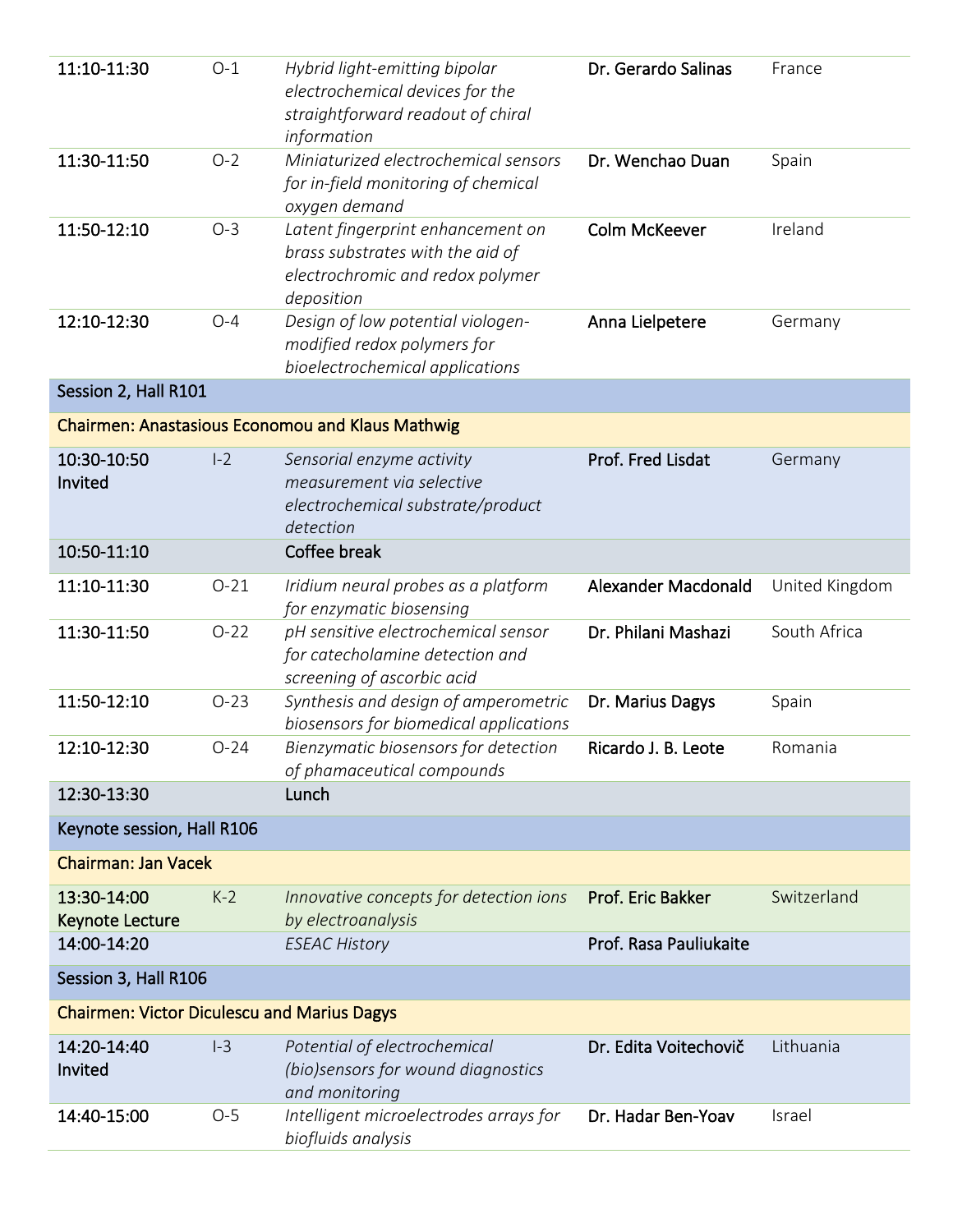| 15:00-15:20<br>15:20-15:40                        | $O-6$<br>$O-7$ | Interaction of oligonucleotides and<br>BSA protein with silver amalgam<br>particles electrodeposited on various<br>substrates            | Dr. Ales Danhel                 | Czech Republic<br>Poland |
|---------------------------------------------------|----------------|------------------------------------------------------------------------------------------------------------------------------------------|---------------------------------|--------------------------|
|                                                   |                | Hexagonally packed macroporous<br>molecularly imprinted polymers for<br>chemosensing of follicle-stimulating<br>hormone (FSH) protein    | Jakub Kalęcki                   |                          |
| Session 4, Hall R101                              |                |                                                                                                                                          |                                 |                          |
| <b>Chairmen: Fred Lisdat and Gedinimas Niaura</b> |                |                                                                                                                                          |                                 |                          |
| 14:20-14:40<br>Invited                            | $ -4$          | Enhancing sensor performance:<br>Nanostructured modified electrodes<br>with electroactive polymers prepared<br>in deep eutectic solvents | Prof. Christopher<br>M.A. Brett | Portugal                 |
| 14:40-15:00                                       | $O-25$         | New strategies for improving sensing<br>properties of novel electrode<br>materials via their surface<br>pretreatment or modification     | Prof. Jiři Barek                | Czech Republic           |
| 15:00-15:20                                       | $O-26$         | Mediated amperometry as a<br>prospective method for the<br>investigation of electroporation                                              | Dr. Povilas Šimonis             | Lithuania                |
| 15:20-15:40                                       | $O-27$         | Electrochemical techniques for in situ<br>modification of screen printed<br>electrodes for biosensors<br>development                     | Laura García-<br>Carmona        | Spain                    |
| 15:40-16:40                                       |                | Coffee break and Poster session                                                                                                          |                                 |                          |
| Session 5, Hall R106                              |                |                                                                                                                                          |                                 |                          |
| Chairperson: Edita Voitechovič                    |                |                                                                                                                                          |                                 |                          |
| 16:40-17:00                                       | $O-8$          | Platinum black-modified<br>microelectrodes for biomedically and<br>photocatalytically relevant hydrogen<br>peroxide detection            | Andreas Hellmann                | Germany                  |
| 17:00-17:20                                       | $O-9$          | Development of a flow microsensor<br>for selective detection of nitric oxide                                                             | Dr. Laurent Thouin              | France                   |
| 17:20-17:40                                       | $O-10$         | An investigation into the development<br>of electrochemical screen-printed<br>biosensors for fatty acid analysis                         | Dr. Amy Smart                   | United Kingdom           |
| Session 6, Hall R101                              |                |                                                                                                                                          |                                 |                          |
| <b>Chairman: Christopher Brett</b>                |                |                                                                                                                                          |                                 |                          |
| 16:40-17:00                                       | $O-28$         | Functionalized conducting polymers<br>for molecular imprinting of small to<br>macromolecules                                             | Dr. Piyush Sindhu<br>Sharma     | Poland                   |
| 17:00-17:20                                       | $O-29$         | Fast Fourier transform<br>electrochemical impedance                                                                                      | Dr. Aušra Valiūnienė            | Lithuania                |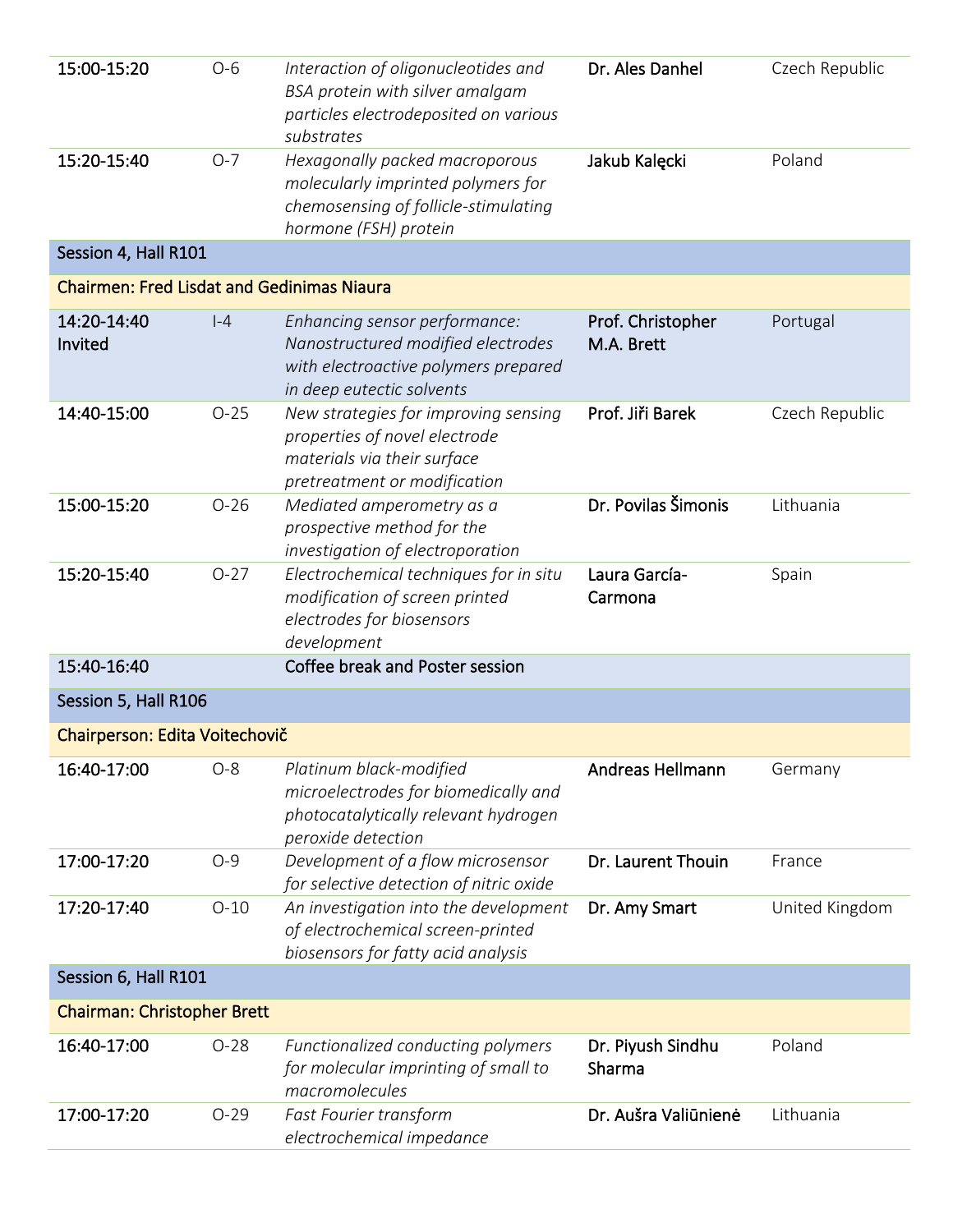| spectroscopy for monitoring surface<br>modification<br>Dr. Serena Arnaboldi<br>17:20-17:40<br>Deep eutectic solvents with bio-based<br>Italy<br>$O-40$<br>chiral cations: A Novel<br>electroanalytical tool for the<br>entiomeric excess determination of<br>chiral probes<br>Meeting of the ESEAC Board<br>17:40 | 19:00-21:00 | Walking excursion in Vilnius city centre offered by Go Vilnius | <b>Vilnius Cathedral</b><br>Square<br>(Katedros a. 2,<br>01143 Vilnius) |
|-------------------------------------------------------------------------------------------------------------------------------------------------------------------------------------------------------------------------------------------------------------------------------------------------------------------|-------------|----------------------------------------------------------------|-------------------------------------------------------------------------|
|                                                                                                                                                                                                                                                                                                                   |             |                                                                |                                                                         |
|                                                                                                                                                                                                                                                                                                                   |             |                                                                |                                                                         |

### Tuesday, June 7

| 8:00-9:00                                         | Registration |                                                                                                                                                            |                                         |                |  |
|---------------------------------------------------|--------------|------------------------------------------------------------------------------------------------------------------------------------------------------------|-----------------------------------------|----------------|--|
| Plenary session, Hall R106                        |              |                                                                                                                                                            |                                         |                |  |
| <b>Chairman: Gintaras Valinčius</b>               |              |                                                                                                                                                            |                                         |                |  |
| 09:00-09:45<br><b>Plenary Lecture</b><br>(online) | $PL-2$       | In vivo electrochemistry: From<br>electrocatalysis to sensing                                                                                              | Prof. Langun Mao                        | China          |  |
| 09:45-10:15<br>Keynote Lecture                    | $K-3$        | Using plasmonics to boost the<br>electrochemical detection of<br>analytes                                                                                  | Prof. Susana Inês<br>Córdoba de Torresi | <b>Brazil</b>  |  |
| Session 1, Hall R106                              |              |                                                                                                                                                            |                                         |                |  |
|                                                   |              | Chairpersons: Christine Kranz and Arūnas Ramanavičius                                                                                                      |                                         |                |  |
| 10:15-10:35<br>Invited                            | $I-5$        | 3D-printed devices for<br>electrochemical sensing                                                                                                          | Prof. Christos<br><b>Kokkinos</b>       | Greece         |  |
| 10:35-11:00                                       |              | Coffee break                                                                                                                                               |                                         |                |  |
| 11:00-11:20<br>Invited                            | $I - 7$      | Bioelectrochemical assay platform to<br>screen antimicrobial agents targetting<br>respiratory enzymes: Unexpected<br>membrane activity of phenothiazines   | Prof. Lars Jeuken                       | United Kingdom |  |
| 11:20-11:40                                       | $O-11$       | Graphene-gold nanoparticles<br>nanozyme-based electrochemical<br>sensor with enhanced laccase-like<br>activity for determination of phenolic<br>substrates | Dr. Livia Alexandra<br>Dinu Gugoasa     | Romania        |  |
| 11:40-12:00                                       | $O-12$       | Programmable dual-step pen-on-<br>paper fabrication and applications of<br>electrochemical paper-based devices                                             | Prof. Anastasios<br>Economou            | Greece         |  |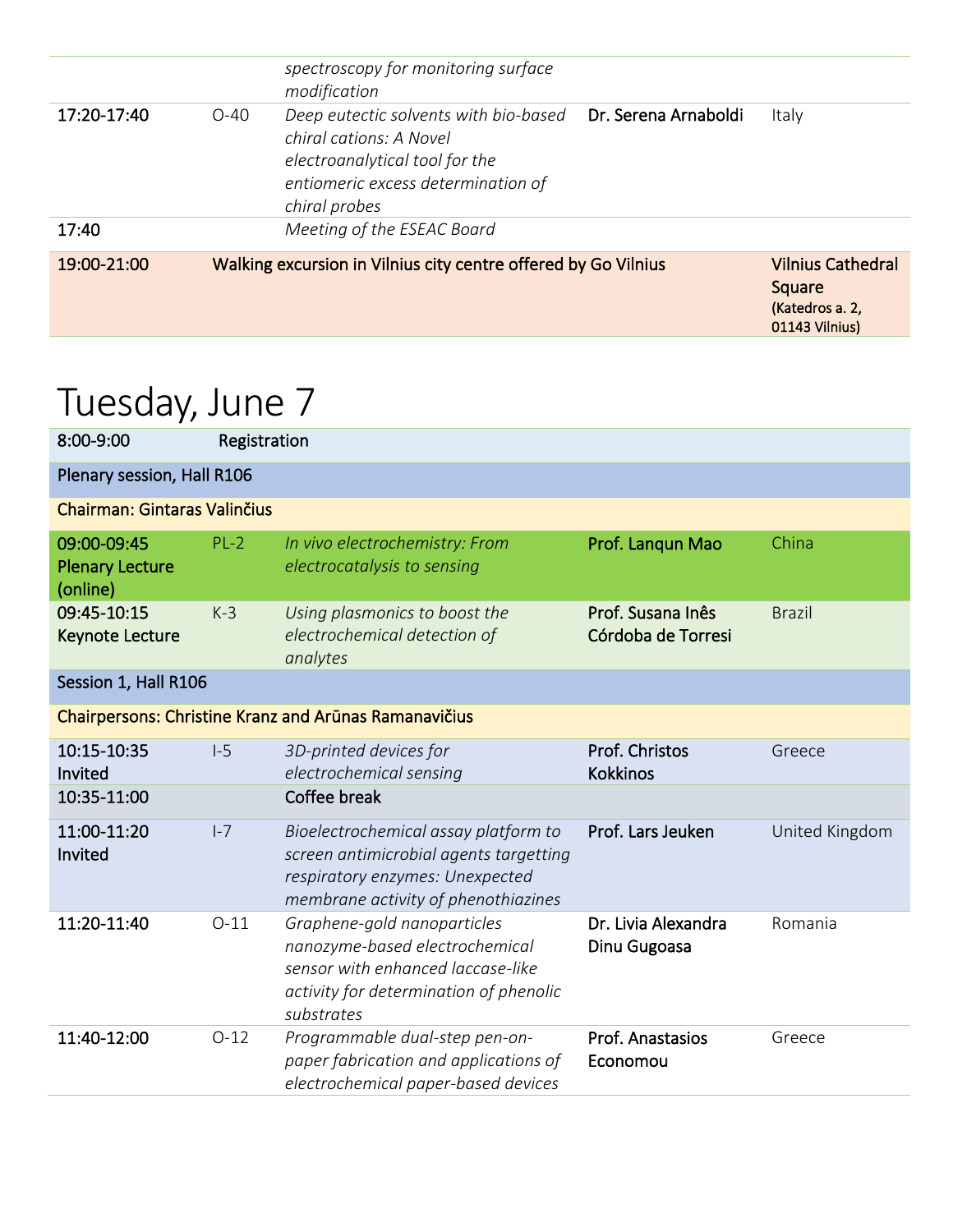| 12:00-12:20                                            | $O-13$ | Light-controlled detection of<br>biocatalytic reactions for multiplex<br>sensing                                                                                                                      | Dr. Felipe Conzuelo                | Portugal                    |
|--------------------------------------------------------|--------|-------------------------------------------------------------------------------------------------------------------------------------------------------------------------------------------------------|------------------------------------|-----------------------------|
| Session 2, Hall R101                                   |        |                                                                                                                                                                                                       |                                    |                             |
| Chairmen: Samo Hočevar and Rodrigo Muñoz               |        |                                                                                                                                                                                                       |                                    |                             |
| 10:15-10:35<br>Invited                                 | $I-6$  | Simultaneous voltammetric<br>determination of acetaminophen,<br>ascorbic acid and uric acid by use of<br>integrated array of sensors modified<br>with mesoporous carbon and metallic<br>nanoparticles | Prof. Manel del Valle              | Spain                       |
| 10:35-11:00                                            |        | Coffee break                                                                                                                                                                                          |                                    |                             |
| 11:00-11:20                                            | $O-30$ | Direct covalent immobilization of new<br>nitrogen-doped carbon nanodots by<br>electrografting for sensing<br>applications                                                                             | Cristina Gutiérrez-<br>Sánchez     | Spain                       |
| 11:20-11:40                                            | $O-31$ | On the electrooxidation of steroids                                                                                                                                                                   | Dr. Karolina<br>Schwarzova-Peckova | Czech Republic              |
| 11:40-12:00                                            | $O-32$ | Generation of nanoparticles by spark<br>discharge: In-situ tailoring of the<br>electrode surface with a 3D<br>positioning device                                                                      | Prof. Mamas<br>Prodromidis         | Greece                      |
| 12:00-12:20                                            | $O-33$ | Silicon microtechnologies based<br>microsurface engineering for<br>biosensing applications                                                                                                            | Vuslat B. Juska                    | Ireland                     |
| 12:20-13:30                                            |        | Lunch                                                                                                                                                                                                 |                                    |                             |
| Keynote session, Hall R106                             |        |                                                                                                                                                                                                       |                                    |                             |
| <b>Chairman: Eric Bakker</b>                           |        |                                                                                                                                                                                                       |                                    |                             |
| 13:30-14:00<br>Keynote Lecture<br>(online)             | $K-4$  | Low cost machined and 3D-printed<br>multiplexed microfluidic arrays for<br>cancer diagnostics                                                                                                         | <b>Prof. James Rusling</b>         | United States of<br>America |
| Session 3, Hall R106                                   |        |                                                                                                                                                                                                       |                                    |                             |
|                                                        |        | <b>Chairmen: Christos Kokkinos and Anthony Killard</b>                                                                                                                                                |                                    |                             |
| 14:00-14:20<br>Invited                                 | $I-8$  | Scanning electrochemical probe<br>microscopy to study light-driven<br>water splitting                                                                                                                 | Prof. Christine Kranz              | Germany                     |
| 14:20-14:40                                            | $O-14$ | Microfluidic bi-amperometric Karl<br>Fischer titration                                                                                                                                                | Dr. Klaus Mathwig                  | The Netherlands             |
| 14:40-15:00                                            | $O-15$ | Green HPLC-ED using 0.2 mm pencil<br>graphite electrode                                                                                                                                               | Dr. Jan Hrbac                      | Czech Republic              |
| Session 4, Hall R101                                   |        |                                                                                                                                                                                                       |                                    |                             |
| <b>Chairmen: Manel del Valle and Mamas Prodromidis</b> |        |                                                                                                                                                                                                       |                                    |                             |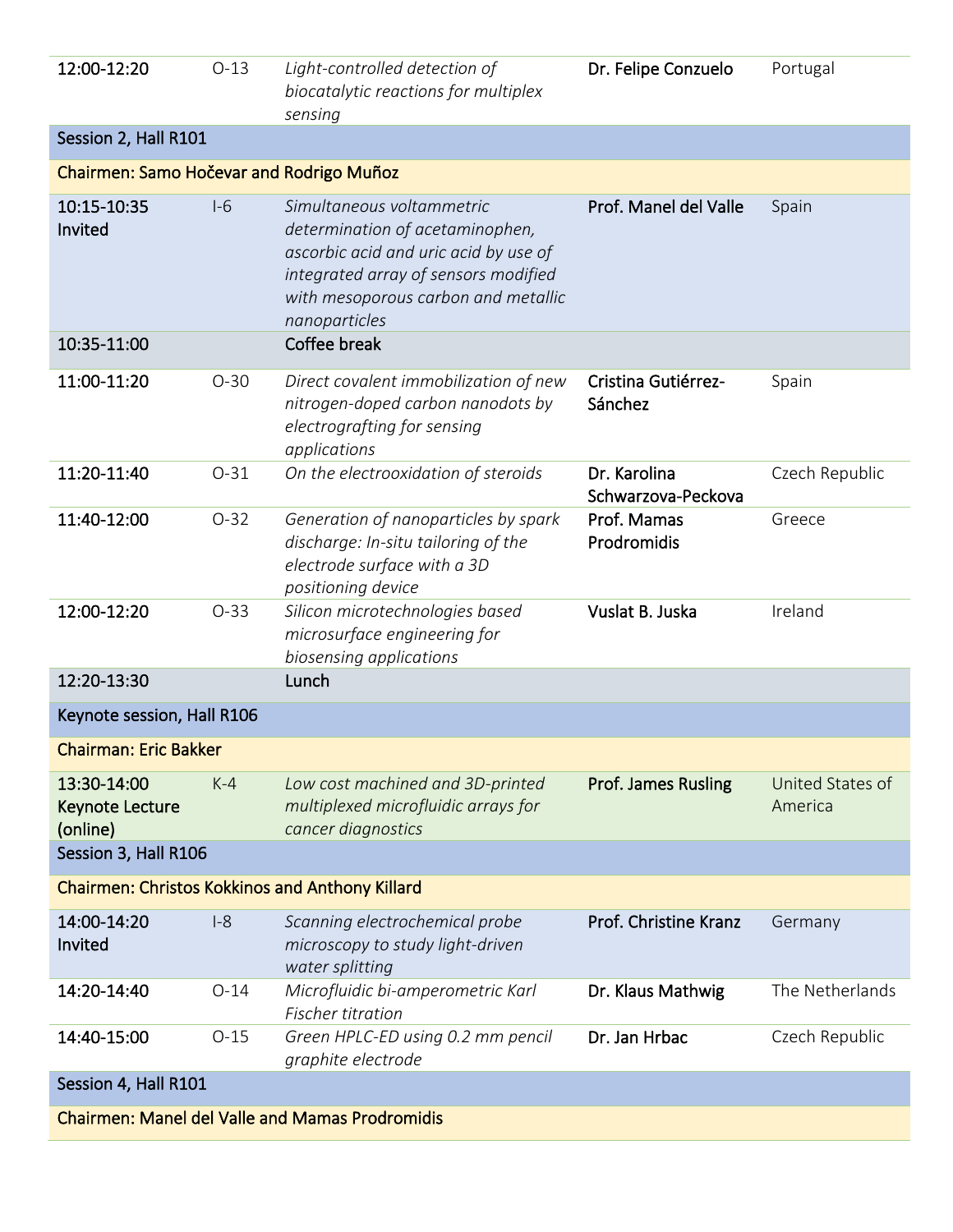| 14:00-14:20<br>Invited | $ -9$  | Copper electrode for electrochemical<br>(stripping) analysis                                                                        | Dr. Samo Hočevar     | Slovenia       |
|------------------------|--------|-------------------------------------------------------------------------------------------------------------------------------------|----------------------|----------------|
| 14:20-14:40            | $O-34$ | On the oxidation and reduction<br>mechanism of bioactive compounds,<br>electrochemichal and<br>spectroelectrochemical investigation | Dr. Romana Sokolova  | Czech Republic |
| 14:40-15:00            | $O-35$ | Chiral imprinted metal surfaces for<br>tunable electrodiscrimination of<br>enantiomers                                              | Prof. Alexander Kuhn | France         |
| 15:00-16:00            |        | Poster session - Coffee break                                                                                                       |                      |                |
| 16:00-16:40            |        | Meet Professor session for students                                                                                                 |                      |                |
| 16:40                  |        | 3 min presentation of students' posters                                                                                             |                      |                |

# Wednesday, June 8

| 8:00-9:00                                             | Registration               |                                                                                                                                                     |                              |                       |  |  |
|-------------------------------------------------------|----------------------------|-----------------------------------------------------------------------------------------------------------------------------------------------------|------------------------------|-----------------------|--|--|
|                                                       | Plenary session, Hall R106 |                                                                                                                                                     |                              |                       |  |  |
| Chairperson: Susana Inês Córdoba de Torresi           |                            |                                                                                                                                                     |                              |                       |  |  |
| 09:00-09:45<br><b>Plenary Lecture</b><br>(online)     | $PL-3$                     | Up close: New ways to see electrodes<br>and electrified interfaces                                                                                  | Prof. Patrick R. Unwin       | <b>United Kingdom</b> |  |  |
| 09:45-10:15<br>Keynote Lecture                        | $K-5$                      | The internet of 'biochemical' things:<br>can electrochemical sensors digitise<br>the molecular world?                                               | Prof. Dermot<br>Diamond      | Ireland               |  |  |
| Session 1, Hall R106                                  |                            |                                                                                                                                                     |                              |                       |  |  |
| <b>Chaipersons: Felipe Conzuelo and Karolina Sipa</b> |                            |                                                                                                                                                     |                              |                       |  |  |
| 10:15-10:35<br>Invited                                | $1-10$                     | Analytica systems for diagnostics of<br>COVID <sub>19</sub>                                                                                         | Prof. Arūnas<br>Ramanavičius | Lithuania             |  |  |
| 10:35-11:00                                           |                            | Coffee break                                                                                                                                        |                              |                       |  |  |
| 11:00-11:20                                           | $O-16$                     | Immobilized antibodies on<br>mercaptophenylboronic acid<br>monolayers for dual-strategy<br>detection of 20s proteasome                              | Caroline G. Sanz             | Romania               |  |  |
| 11:20-11:40                                           | $O-17$                     | Recent findings in DNA<br>electrochemistry: Electrocatalytic<br>activity of nucleobase residues and<br>surface activity of homonucleotide<br>blocks | Prof. Miroslav Fojta         | Czech Republic        |  |  |
| 11:40-12:00                                           | $O-18$                     | Structured silver-nanoparticle-<br>modified polydopamine films:<br>synthesis and antimicrobial activity                                             | Giada Caniglia               | Germany               |  |  |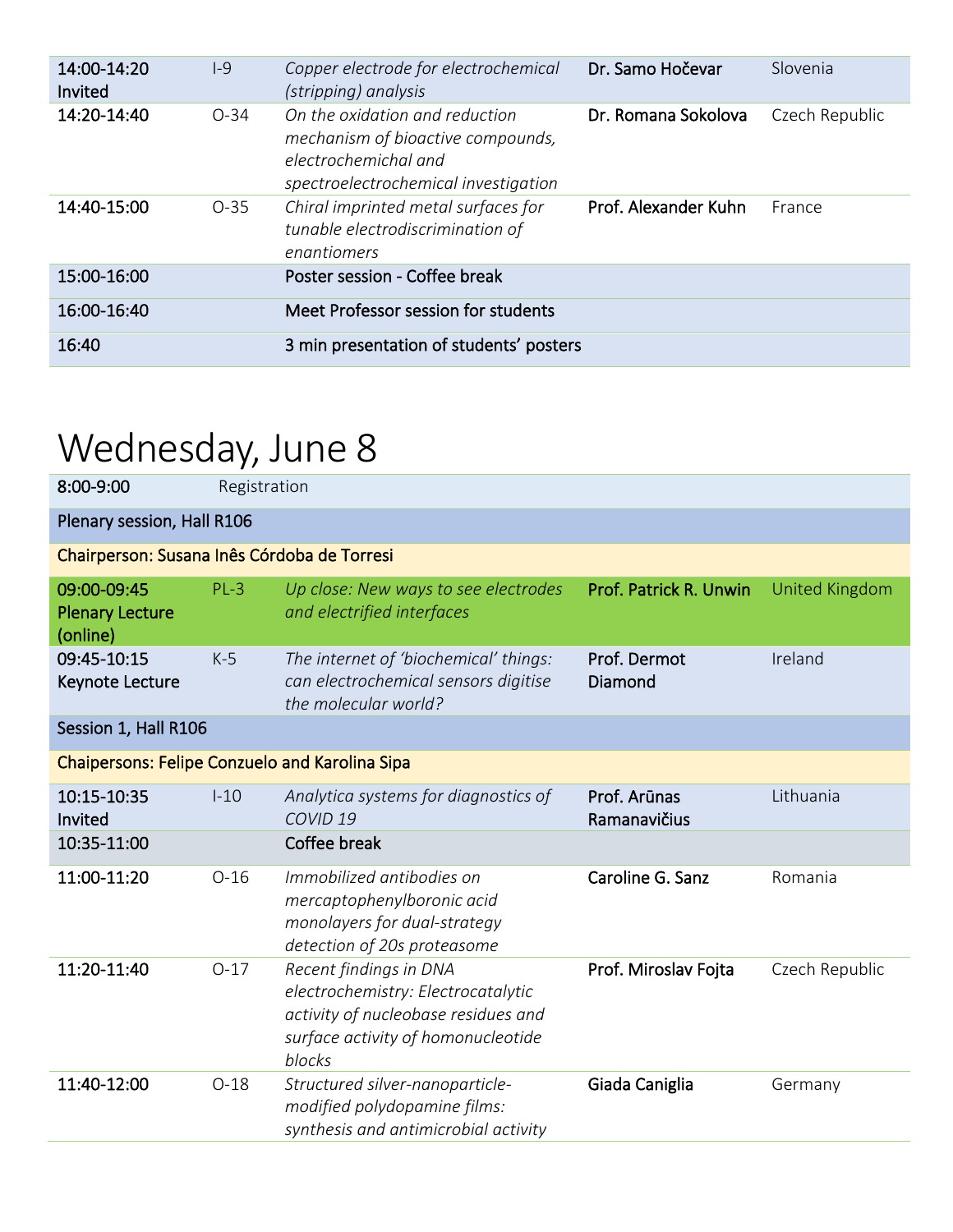| Session 2, Hall R101   |                                                       |                                                                                                                                    |                     |                |  |  |  |
|------------------------|-------------------------------------------------------|------------------------------------------------------------------------------------------------------------------------------------|---------------------|----------------|--|--|--|
|                        | Chairpersons: Jurga Juodkazytė and Wolfgang Schuhmann |                                                                                                                                    |                     |                |  |  |  |
| 10:15-10:35<br>Invited | $1 - 11$                                              | Additive-manufactured<br>electroanalytical devices for forensic<br>applications                                                    | Prof. Rodrigo Muñoz | <b>Brazil</b>  |  |  |  |
| 10:35-11:00            |                                                       | Coffee break                                                                                                                       |                     |                |  |  |  |
| 11:00-11:20            | $O-36$                                                | Microscopic activity for the hydrogen<br>evolution reaction of the layered max<br>phase electrocatalyst                            | Katarina Novčić     | Czech Republic |  |  |  |
| 11:20-11:40            | $O-37$                                                | Wax screen printed fabric-based<br>colorimetric microfluidic wearable<br>biosensor for the determination of<br>biomarkers in sweat | Dr. Eleni Tzianni   | Greece         |  |  |  |
| 11:40-12:00            | $O-38$                                                | Development of a novel<br>amperometric method for invertase<br>activity determination in honey<br>samples                          | Dr. Beáta Bóka      | Hungary        |  |  |  |
| 12:00                  |                                                       | Optional visit to FTMC and GMC laboratories                                                                                        |                     |                |  |  |  |
| 12:20-13:10            |                                                       | Lunch                                                                                                                              |                     |                |  |  |  |
| 13:15-19:00            |                                                       | <b>Excursion to Trakai</b>                                                                                                         |                     |                |  |  |  |
| 19:00-22:00            |                                                       | Gala dinner in Užutrakis restaurant "Fransua"                                                                                      |                     |                |  |  |  |

# Thursday, June 9

| Plenary session, Hall R106                        |              |                                                                                               |                                          |                |  |  |
|---------------------------------------------------|--------------|-----------------------------------------------------------------------------------------------|------------------------------------------|----------------|--|--|
| <b>Chairman: Dermot Diamond</b>                   |              |                                                                                               |                                          |                |  |  |
| 09:00-09:45<br><b>Plenary Lecture</b><br>(online) | $PL-4$       | Infrared spectroscopy: fingerprinting<br>spectral range, resolution, sensitivity              | <b>Prof. Saulius</b><br><b>Juodkazis</b> | Australia      |  |  |
| 09:45-10:15<br><b>Keynote Lecture</b>             | $K-6$        | Detection and destruction of biofilms                                                         | Prof. Ritu Kataky                        | United Kingdom |  |  |
| Session 1, Hall R106                              |              |                                                                                               |                                          |                |  |  |
|                                                   |              | Chairpersons: Serena Arnaboldi and Alexander Kuhn                                             |                                          |                |  |  |
| 10:15-10:35<br>Invited                            | $1-12$       | Polyaniline for ammonia detection $-$<br>from polymer chemistry to analytical<br>application  | Prof. Anthony J.<br>Killard              | United Kingdom |  |  |
| 10:35-11:00                                       | Coffee break |                                                                                               |                                          |                |  |  |
| 11:00-11:20                                       | $O-19$       | Scanning electrochemical impedance<br>microscopy for the evaluation of<br>biological surfaces | Dr. Inga Morkvėnaitė-<br>Vilkončienė     | Lithuania      |  |  |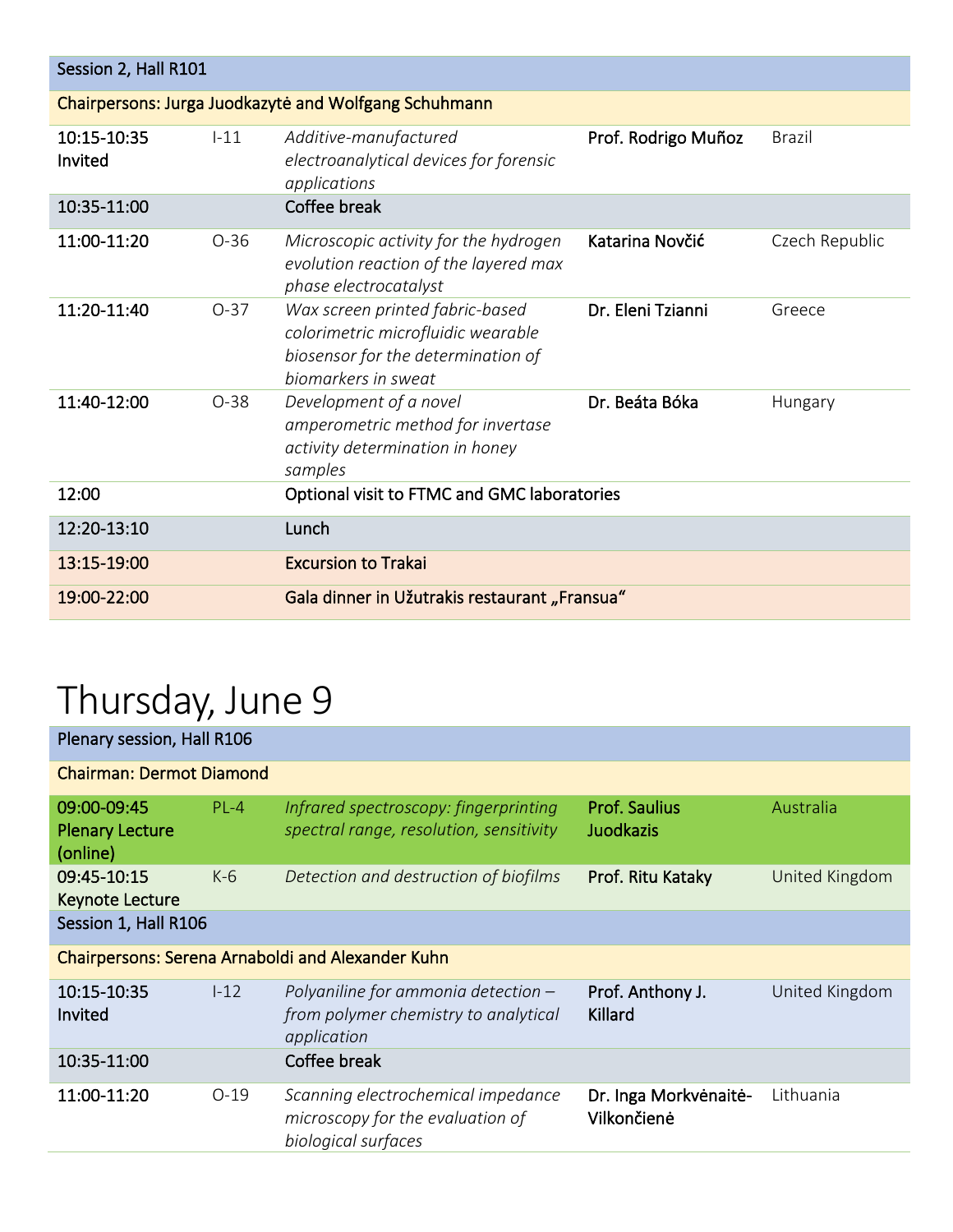| 11:20-11:40                                          | $O-20$   | Understanding the capacity fade of<br>$Nafi2(PO4)3$ anode in aqueous Na-ion<br>hatteries                                     | Dr. Jurga Juodkazytė        | Lithuania |
|------------------------------------------------------|----------|------------------------------------------------------------------------------------------------------------------------------|-----------------------------|-----------|
| Session 2, Hall R101                                 |          |                                                                                                                              |                             |           |
| <b>Chairmen: Ladislav Novotny and Miroslav Fojta</b> |          |                                                                                                                              |                             |           |
| 10:15-10:35<br>Invited                               | $1 - 13$ | A novel catalytic equilibrium biosensor<br>concept for long-term implantable<br>glucose sensors                              | Prof. Wolfgang<br>Schuhmann | Germany   |
| 10:35-11:00                                          |          | <b>Coffee Break</b>                                                                                                          |                             |           |
| 11:00-11:20                                          | $O-39$   | New approaches in ion conducting<br>polymer membrane testing                                                                 | Dr. Guntars Vaivars         | I atvia   |
| 11:20-11:40                                          | $O-41$   | Implantable glucose biofuel cells to<br>supply-power implantable medical<br>devices                                          | Abdelkader Zebda            | France    |
| Keynote Session, Hall R106                           |          |                                                                                                                              |                             |           |
| <b>Chairman: Ritu Kataky</b>                         |          |                                                                                                                              |                             |           |
| 11:40-12:10<br>Keynote Lecture                       | $K-7$    | Electrochemical Surface-Enhanced<br>Raman Spectroscopy Analysis of<br>Structure and Function of Adsorbed<br><b>Molecules</b> | Dr. Gediminas Niaura        | Lithuania |
| 12:10-12:30                                          |          | Closing remarks                                                                                                              |                             |           |

#### Posters

| $P-1$   | Micropipette tips as multifunctional low-cost tools | Andrea González-López, Ilaria   | Spain   |
|---------|-----------------------------------------------------|---------------------------------|---------|
|         | for electroanalytical (bio)sensing                  | Stanzione, Paula I. Nanni,      |         |
|         |                                                     | Estefanía<br>Núñez-Bajo,        |         |
|         |                                                     | Estefanía Costa-Rama, Anna      |         |
|         |                                                     | Pennacchio,<br>Alessandra       |         |
|         |                                                     | Piscitelli, Rossana E. Madrid,  |         |
|         |                                                     | Paola Giardina, M. Teresa       |         |
|         |                                                     | Fernández-Abedul                |         |
| $P-2$   | Developing an electrochemical glucose sweat sensor  | Fiona Moore, Ilka Schmüser,     | United  |
|         | using nanoband electrodes                           | Jonathan<br>Terry, Andrew       | Kingdom |
|         |                                                     | Mount                           |         |
| $P-3$   | Amperometric sensor for free sulphite determination | Július<br>Grégoire<br>Gajdár,   | France  |
|         | in wines                                            | Herzog, Pablo Fanjul Bolado,    |         |
|         |                                                     | Mathieu<br>Akrour,<br>Laurent   |         |
|         |                                                     | Etienne                         |         |
| $P - 4$ | Do it yourself (DIY) soft sensing platforms         | Lukasz<br>Poltorak,<br>Paulina  | Poland  |
|         |                                                     | Karolina<br>Sobczak,<br>Borgul, |         |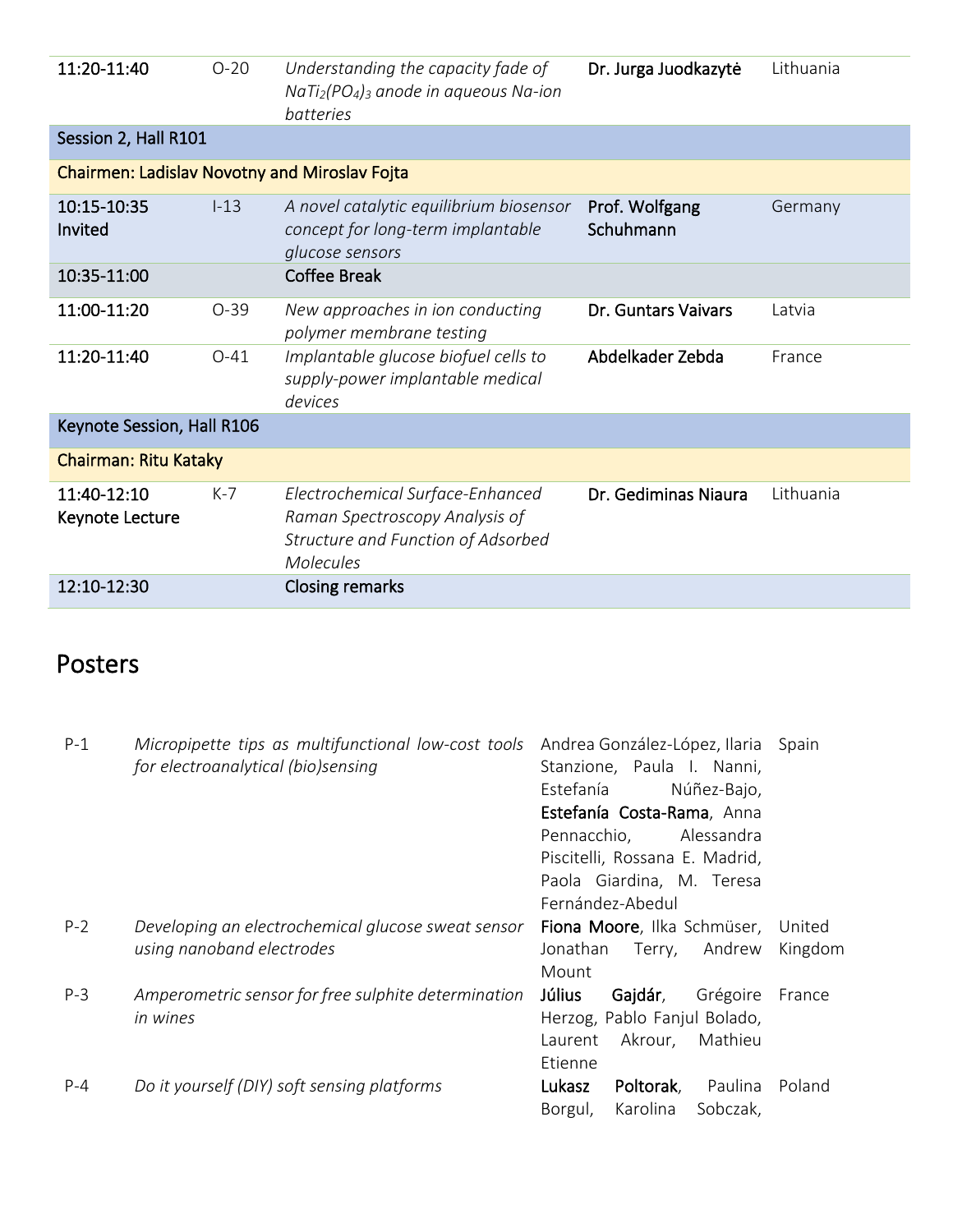|         |                                                                                                                                                                   | Konrad Rudnicki, Slawomira<br>Skrzypek                                                                                                                                                                                    |                   |
|---------|-------------------------------------------------------------------------------------------------------------------------------------------------------------------|---------------------------------------------------------------------------------------------------------------------------------------------------------------------------------------------------------------------------|-------------------|
| $P-5$   | Simultaneous determination of hydroquinone and<br>catechol using highly conductive Ketjen black<br>screen-printed electrodes treated with electrical<br>discharge | Maria G. Trachioti, Mamas I.<br>Prodromidis                                                                                                                                                                               | Greece            |
| $P-6$   | Ferrocene-functionalized glucose oxidase for a<br>detection of glucose without oxygen                                                                             | Vygailė<br>Dudkaitė,<br>Elžbieta<br>Ragauskaitė,<br>Gintautas<br>Bagdžiūnas                                                                                                                                               | Lithuania         |
| $P - 7$ | Metal oxide as a substrate for tethered bilayer lipid<br>membrane formation                                                                                       | Inga<br>Gabriunaite,<br>Aušra<br>Valiūnienė, Gintaras Valincius                                                                                                                                                           | Lithuania         |
| $P-8$   | Microbial fuel cell for monitoring of nitrite ion<br>concentration in artificial wastewater                                                                       | Kristina Kantminienė, Nerita<br>Žmuidzinavičienė,<br>Ilona<br>Jonuškienė, Egidijus Griškonis                                                                                                                              | Lithuania         |
| $P-9$   | Reliable Alzheimer's disease diagnosis by quadruple<br>electrochemical immunosensing in blood                                                                     | Alejandro Valverde, J.M.<br>Gordón-Pidal, Ana Montero-<br>Calle, B. Arévalo, V. Serafín,<br>M. Calero, M. Moreno-<br>Guzmán, M.A. López, A.<br>Escarpa, P. Yáñez-Sedeño, R.<br>Barderas, S. Campuzano, J. M.<br>Pingarrón | Spain             |
| $P-10$  | Ultra-sensitive hydrogen peroxide determination in<br>human cells by using novel two-dimensional cobalt-<br>based electrocatalysts                                | Maria<br>Siampani,<br>Maria<br>Alexandros<br>Brazioti,<br>Ch.<br>Lazanas,<br>Mamas<br>Ι.<br>Prodromidis                                                                                                                   | Greece            |
| $P-11$  | Direct electron transfer from indium tin oxide to<br>photosystem I in biohybrid photovoltaics                                                                     | Sascha Morlock, Mark Riedel,<br>Senthil Kumar Subramanian,<br>Athina Zouni, Fred Lisdat                                                                                                                                   | Germany           |
| $P-12$  | A photobioelectrochemical $H_2O/O_2$ cell based on<br>photosystem II and quantum dots                                                                             | Mark Riedel, Fred Lisdat                                                                                                                                                                                                  | Germany           |
| $P-13$  | Superoxide detection in cell culture media with Caroline G. Sanz, Anca Aldea,<br>biosensors based on electrospun fibers                                           | Daniel Crisan, Ricardo B.<br>Melania L. Onea,<br>Leote,<br>Madalina M. Barsan                                                                                                                                             | Romania           |
| $P-14$  | Electrochemical detection<br>of oxidative<br>stress<br><b>biomarkers</b><br>biologically<br>synthesized<br>using<br>nanoparticles                                 | Melinda David, Camelia Bala,<br>Monica Florescu                                                                                                                                                                           | Romania           |
| $P-15$  | Electrochemical bioplatform for determination of<br>high-risk HPV infection in clinical samples without<br><b>DNA</b> extraction                                  | Nasim<br>Izadi,<br>Ravery<br>Sebuyoya,<br>Ludmila<br>Milan<br>Moranova,<br>Anton,<br>Hrstka,<br>Roman<br>Martin<br><b>Bartosik</b>                                                                                        | Czech<br>Republic |
| $P-16$  | Electrochemical detection of the cancer biomarkers<br>on modified electrodes                                                                                      | Paweł Niedziałkowski, Jacek Poland<br>Adrian<br>Ryl,<br>Koterwa,<br>Magdalena<br>Bojko,<br>Anna<br>Wcisło, Marta<br>Spodzieja,<br>Magiera-Mularz,<br>Katarzyna                                                            |                   |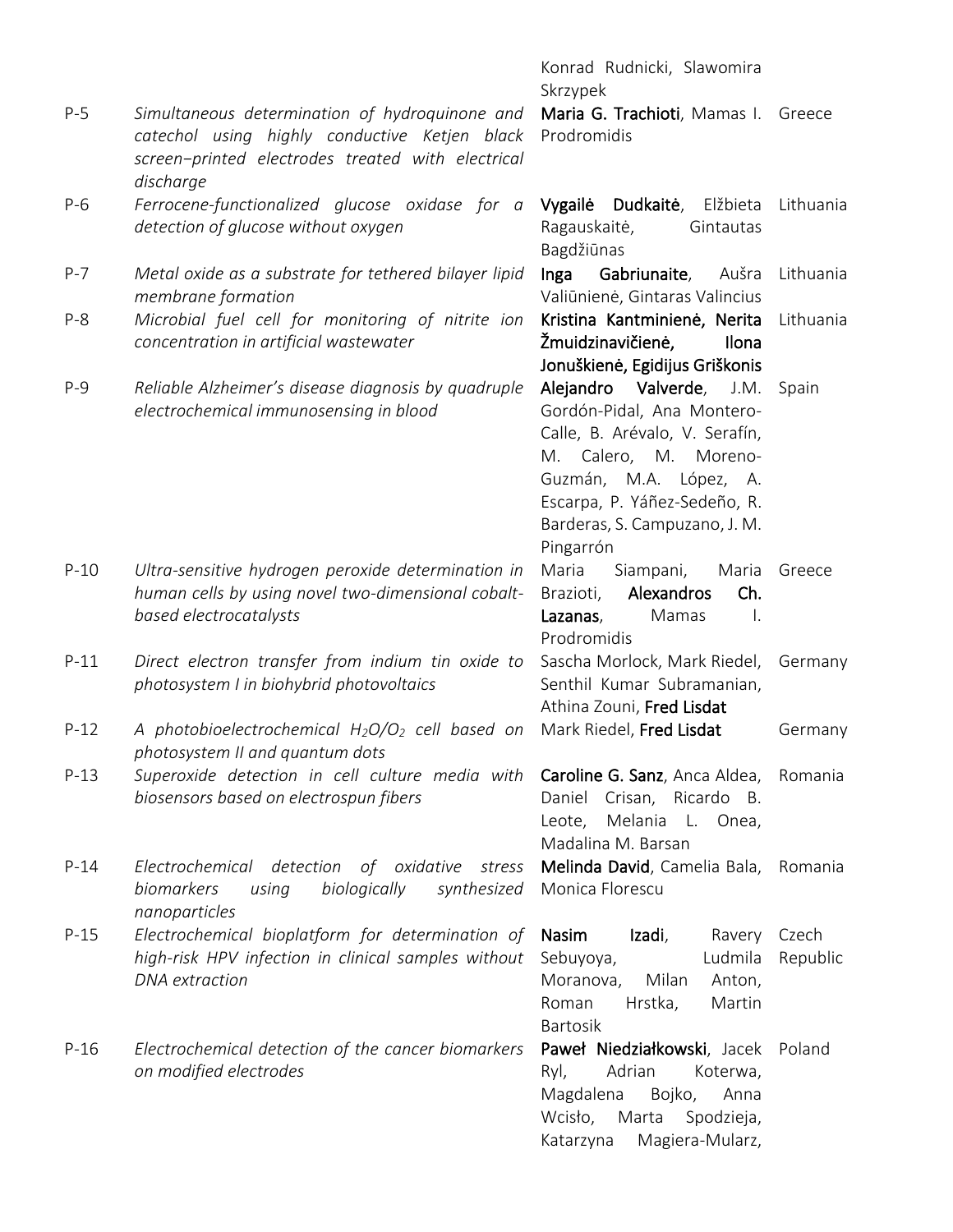|        |                                                                                                                                                                                                | Katarzyna Guzik, Grzegorz<br>Dubin, Tad A. Holak, Tadeusz<br>Ossowski, Sylwia Rodziewicz-<br>Motowidło                                                                                                                                                                                                                                                                |                                    |
|--------|------------------------------------------------------------------------------------------------------------------------------------------------------------------------------------------------|-----------------------------------------------------------------------------------------------------------------------------------------------------------------------------------------------------------------------------------------------------------------------------------------------------------------------------------------------------------------------|------------------------------------|
| $P-17$ | Evaluation of electroporation and yeast cell death by<br>amperometry                                                                                                                           | Sabina Pavliukovič, Povilas<br>Šimonis, Greta Gančytė, Rasa<br>Garjonytė, Arūnas Stirkė                                                                                                                                                                                                                                                                               | Lithuania                          |
| $P-18$ | A two silver electrode-based one microliter volume<br>integrated screen-printed wearable cell for cystic<br>fibrosis                                                                           | Stamatis Argyroudis, Mamas Greece<br>I. Prodromidis                                                                                                                                                                                                                                                                                                                   |                                    |
| $P-19$ | Electrochemical impedance measurements in EC- Artur Zieliński<br>AFM configuration                                                                                                             |                                                                                                                                                                                                                                                                                                                                                                       | Poland                             |
| $P-20$ | UV-VIS spectroelectrochemical sensor for the<br>detection of thiram pesticide                                                                                                                  | David Ibáñez, María Begoña<br>González-García,<br>Paula<br>Caldevilla-Collado,<br>David<br>Hernández-Santos,<br>Pablo<br>Fanjul-Bolado                                                                                                                                                                                                                                | Spain                              |
| $P-21$ | A 3-electrode sensor fabricated by physical vapour<br>deposition for the voltammetric determination of<br>trace arsenic                                                                        | Anastasious Economou, J. Greece<br>Gonciarczyk, C. Kokkinos, A.<br>Bobrowski                                                                                                                                                                                                                                                                                          |                                    |
| $P-22$ | Fabrication of a low-cost portable potentiostat as a<br>detection module for electrochemical paper-based<br>devices                                                                            | Papaeftathiou,<br>N.<br>Thomaidis,<br>C.<br>Kokkinos,<br>Anastasious Economou, I.<br>Raptis, V. Christianidis                                                                                                                                                                                                                                                         | Greece                             |
| $P-23$ | Indirect galvanostatic destruction of selected<br>organic substances from industrial waters on boron-<br>doped diamond electrode                                                               | Gabriela Kuchtová, Ladislav<br>Novotný, Petr Mikulášek,<br>Libor Dušek                                                                                                                                                                                                                                                                                                | Czech<br>Repubic                   |
| $P-24$ | Decentralized diagnosis of infectious diseases<br>combining loop-mediated isothermal amplification<br>with electroanalytical approaches: Phenol red and<br>metallic nanoclusters as indicators | Pablo<br>Rioboó<br>Legaspi,<br>Alejandro Rodríguez-Penedo,<br>Andrea González-López, José<br>Francisco Beltrán Sánchez,<br>Beatriz Fernández, Rosario<br>Pereiro, María del Mar García<br>Suárez, M. Dolores Cima<br>Cabal, Antonio Javier García<br>Sánchez, Toribio Fernández<br>Otero, Joan Garcia-Haro,<br>Estefanía<br>Costa-Rama, M.<br>Teresa Fernández Abedul | Spain                              |
| $P-25$ | Enzymatic hydrolysis as a new method activation of<br>3D-printed polylactide carbon black electrodes (CB-<br>PLA)                                                                              | Adrian<br>Koterwa,<br>Iwona<br>Kaczmarzyk, Mateusz Cieślik,<br>Amanda<br>Kulpa-Koterwa,<br>Robert Bogdanowcz, Jacek<br>Ryl, Paweł Niedziałkowski                                                                                                                                                                                                                      | Poland                             |
| $P-26$ | Benefiting from information-rich multi-frequency ac<br>voltammetry coupled with chemometrics on the<br>example of online monitoring of leveler component<br>of electroplating bath             | Aleksander<br>Jaworski,<br>Kazimierz<br>Wikiel,<br>Hanna<br>Wikiel                                                                                                                                                                                                                                                                                                    | <b>Unated States</b><br>of America |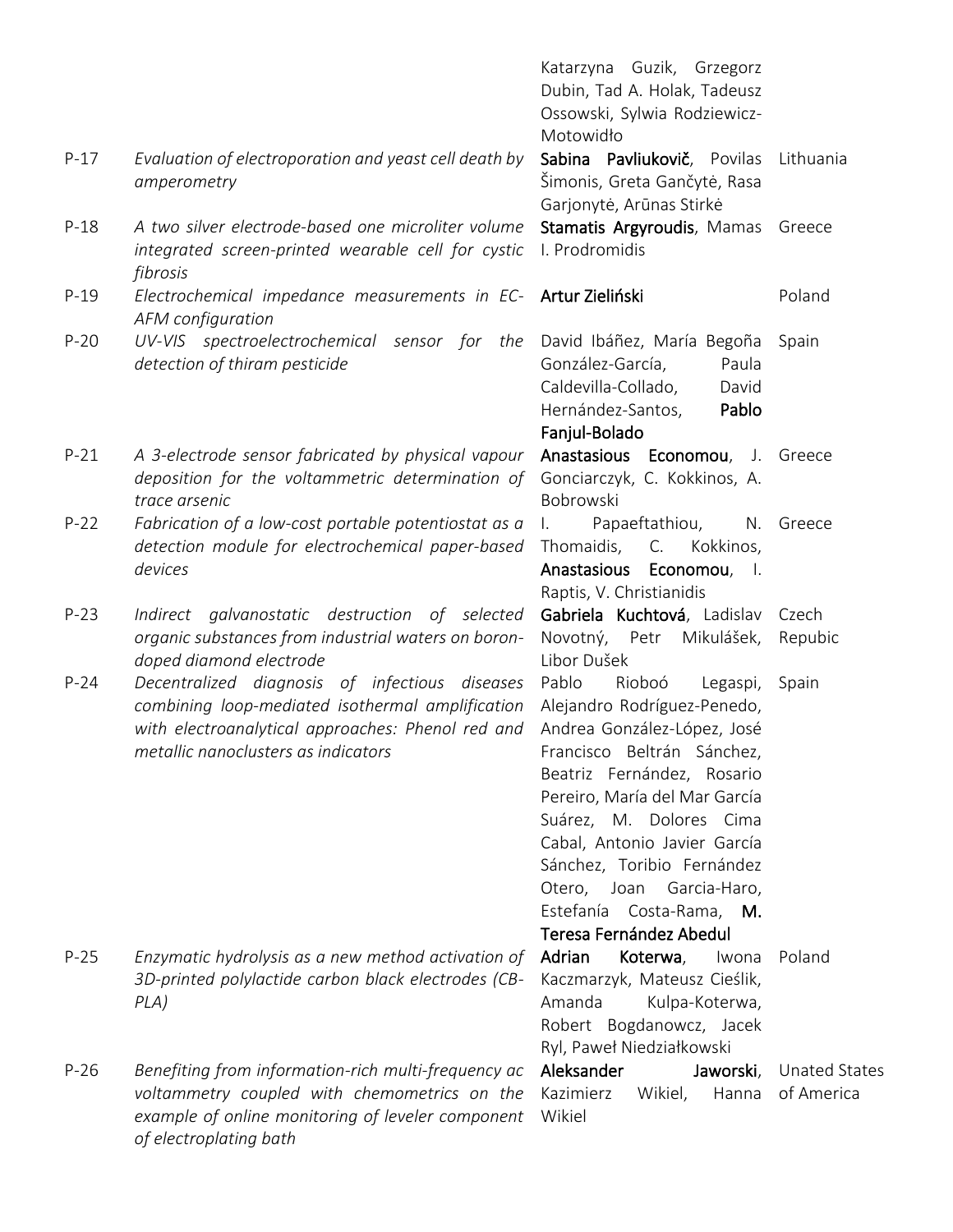| $P-27$ | Oxygen reduction at glassy carbon electrode in<br>alkaline electrolytes based on binary DMSO-water<br>solvent mixtures                        | Katarzyna<br>Szwabińska, Poland<br>Grzegorz Lota                                                                                                                           |                   |
|--------|-----------------------------------------------------------------------------------------------------------------------------------------------|----------------------------------------------------------------------------------------------------------------------------------------------------------------------------|-------------------|
| $P-28$ | and other aspects in<br>monitoring<br>Energy                                                                                                  | Ladislav Novotný, Gabriela                                                                                                                                                 | Czech             |
|        | galvanostatic and other technologies, e.g. zinc<br>separation in viscose production                                                           | Kuchtová, Aneta Karásková,<br>Petr Mikulášek, Libor Dušek                                                                                                                  | Republic          |
| $P-29$ | Electrochemical generation of tunable concentration<br>gradients in microfluidic channels                                                     | Abadie, Pierre<br>Thomas<br>Perrodin, Catherine<br>Sella,<br>Laurent Thouin                                                                                                | France            |
| $P-30$ | Electrochemical determination of velocity, size and<br>content of droplets in microfluidic channels                                           | Delahaye, Teo France<br>Thomas<br>Lombardo, Catherine Sella,<br>Laurent Thouin                                                                                             |                   |
| $P-31$ | Metallic mass-produced materials as the basis of<br>low-cost (bio)electroanalytical devices: Pins, staples,<br>and thumbtacks                 | Estefania Costa-Rama, A. Spain<br>González-López, O. Amor-<br>Gutiérrez, P.I. Nanni, A.<br>García-Miranda Ferrari, E.<br>Nuñez-Bajo, R.E. Madrid,<br>M.T. Fernández-Abedul |                   |
| $P-32$ | The development of dedicated 3d printed poly(lactic<br>acid) structures with conductive fillers for<br>electroanalytical applications         | Mateusz Cieslik, Krzysztof Poland<br>Formela,<br>Robert<br>Bogdanowicz,<br>Mariusz<br>Banasiak, Jacek Ryl                                                                  |                   |
| $P-33$ | 3D printed electrodes for electrochemical sensing<br>applications                                                                             | Mohamed Abdealkder, Rasa<br>Pauliukaite                                                                                                                                    | Lithuania         |
| $P-34$ | Multisine impedimetric probing for label-free<br>detection of biocatalytic reactions                                                          | Jacek<br>Ryl,<br>Paweł<br>Niedziałkowski,<br>Joanna<br>Wysocka, Paweł<br>Ślepski,<br>Robert Bogdanowicz                                                                    | Poland            |
| $P-35$ | Insights into an optical acidity sensor based on<br>electrografted polyaniline                                                                | Samuelis Marčiukaitis, Ingrida<br>Radveikienė,<br>Gintautas<br>Bagdžiūnas                                                                                                  | Lithuania         |
| $P-36$ | Sweat analysis with flexible sensors based on<br>electrospun polymeric fibers                                                                 | Anca Aldea, Ricardo J.B. Romania<br>Leote, Victor C. Diculescu                                                                                                             |                   |
| $P-37$ | Voltametric sensor based on poly-alizarin red s for<br>the simultaneous detection of anthracene and<br>phenanthrene                           | Raluca<br>Ionela<br>Comnea-<br>Stancu, Jacobus Frederick van<br>Staden, Raluca-Ioana Stefan-<br>van Staden                                                                 | Romania           |
| P-38   | Monitoring of polyurethane penetration into<br>alumina coating by Raman spectroscopy                                                          | Tadas Matijošius, Ilja Ignatjev,<br>Svajus J. Asadauskas                                                                                                                   | Lithuania         |
| $P-39$ | Development of novel pH sensor based on polyfolate<br>modified electrodes                                                                     | Vytautas Žutautas,<br>Rasa<br>Pauliukaite                                                                                                                                  | Lithuania         |
| $P-40$ | Influence of the construction material on the<br>behaviour of the diamond microelectrodes                                                     | Dejmková,<br>Hana<br>Andrew<br>Taylor, Vincent<br>Mortet,<br>Karolina Schwarzová-Pecková                                                                                   | Czech<br>Republic |
| $P-41$ | Tracking the oxidation processes of triclosan in the<br>environmental samples by electrochemical studies at<br>boron doped diamond electrodes | Kaczmarzyk, Paweł<br>Iwona<br>Jakóbczyk, Paweł Rostkowski,<br>Jacek<br>Robert<br>Ryl,<br>Bogdanowicz                                                                       | Poland            |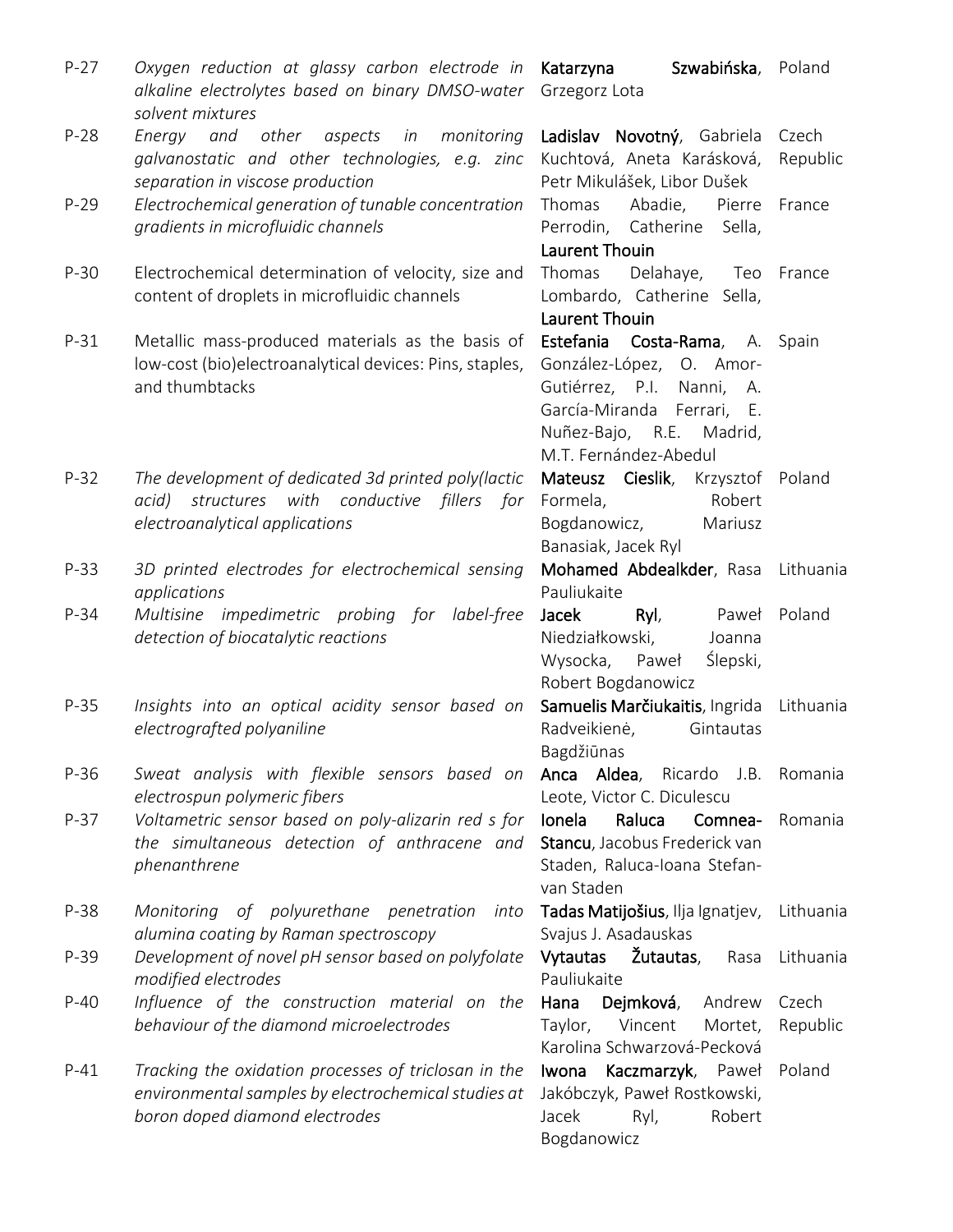P-42 *Alteration of ZnO films photoelectrochemical properties and morphology depending on deposition method* Agnė Šulčiūtė, Sinkevičiūtė, Nerita Žmuidzinavičienė Dovilė Lithuania P-43 *The study of electrochemical behaviour and adsorption of methyl viologen on differently pretreated boron doped diamond surfaces* Lucie Fořtová, Karolina Schwarzová-Pecková, Jan Fischer Czech Republic P-44 *Switchable voltammetric response of electrodes modified with a mesoporous silica thin film and a polyelectrolyte multilayer* Karolina Sipa, Rudnicki, Neus Vila, Gregoire Herzog, Sławomira Skrzypek, Lukasz Poltorak, Alain **Walcarius** Konrad Poland P-45 *Study of interactions and adsorption properties of bile acids by capacitive and voltammetric measurements* Polina Yershova, Lukáš Fojt, Kristýna Jelšíková, Karolina Schwarzová-Pecková Czech Republic P-46 *Flexible and conductive biocompatible chitosanbased membranes for energy harvesting* Marta Vegas García **Santa Spain** P-47 *On the use of modified graphene-based electrode for analysis of uranium in aqueous solutions* Martin Straka, Szatmáry, Michal Šuhájek Lorant Czech Republic P-48 *Electrochemical comparison of as-grown and chemmechanically polished h-terminated polycrystalline boron doped diamond electrodes with different boron doping levels* Michal Zelenský, Jan Fischer, Simona Baluchová, Andrew Taylor, Vincent Mortet, Ladislav Fekete, Ladislav Klimša, Jaromír Kopeček, Soumen Mandal, Johannes Eidenschink, Oliver A. Williams, Frank-Michael Matysik, Karolina Schwarzová -Pecková Czech Republic P-49 *New screen-printed sensors with chemically deposited boron-doped diamond electrode modified by gold nanoparticles* Oleksandr Matvieiev, Renáta Czech Šelešovská, and Jaromíra Chýlková Republic P-50 *AgAu hollow nanoshells on layered graphene oxide and silica submicrospheres as plasmonic nanozymes for light-enhanced electrochemical H2O<sup>2</sup> sensing* Rafael Trivella Pacheco da Brazil Silva P-51 *PdCo3O4/C – efficient catalyst for oxygen reduction reaction* S. Rafique, R. Stagniūnaitė, V. Lithuania Kepenienė, J. Vaičiūnienė, A. Selskis, L. Tamašauskaitė-Tamašiūnaitė, E. Norkus P-52 *New Bismarck brown functionalized graphene oxide nanocomposite as electrode material for the electroanalysis of dopamine* Justina Gaidukevic, Aukstakojyte, Rasa Pauliukaite Ruta Lithuania P-53 *Electrochemical genosensors for the detection of long non-coding RNAs upregulated in cancer* Raquel Sánchez-Salcedo, Rebeca Miranda-Castro, Noemí de-los-Santos-Álvarez, María Jesús Lobo-Castañón Spain P-54 *Structure-dependent DNA hybridization at the pyrolytic graphite electrode surface* Hana Pivoňková, Ondrej Hesko, Miroslav Fojta Czech Republic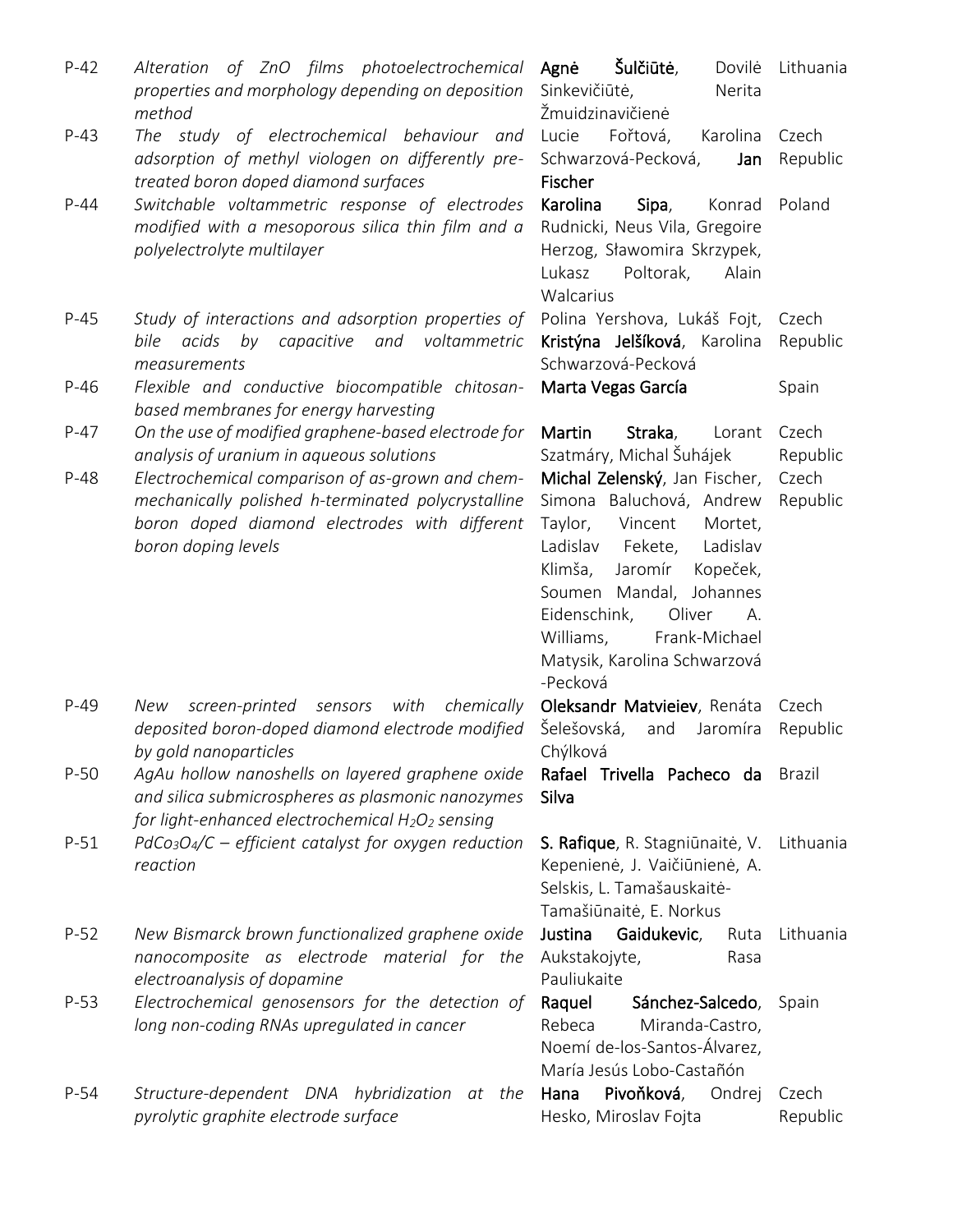| $P-55$ | Utilization of flow techniques in electrochemical<br>detection of DNA                                                                            | Martin<br>Baroch,<br>Michal<br>Augustín,<br>Karolina<br>Schwarzová-Pecková,<br>Miroslav Fojta, Jan Špaček,                                                                                                                                                                                            | Czech<br>Republic |
|--------|--------------------------------------------------------------------------------------------------------------------------------------------------|-------------------------------------------------------------------------------------------------------------------------------------------------------------------------------------------------------------------------------------------------------------------------------------------------------|-------------------|
| $P-56$ | Thiopyrimidines as hydrogen evolution catalyzers for<br>electrocatalytic DNA labeling                                                            | Hana Dejmková<br>Monika Hermanová, Luděk<br>Havran, Miroslav Fojta                                                                                                                                                                                                                                    | Czech<br>Republic |
| $P-57$ | Studying structure-dependent DNA hybridization at<br>boron doped diamond electrodes with different $sp^2$<br>carbon content                      | Ondrej Hesko, Miroslav Fojta,<br>Schwarzová-<br>Karolina<br>Pecková,<br>Andrew<br>Taylor,<br>Hana Pivoňková                                                                                                                                                                                           | Czech<br>Republic |
| $P-58$ | electrochemical<br>Aptamer-based<br>detection<br>οf<br>emerging cancer biomarkers: New tools for early<br>cancer diagnosis                       | Ramón<br>Lorenzo-Gómez,<br>Miranda-Castro,<br>Rebeca<br>Noemí de-los-Santos-Álvarez,<br>María Jesús Lobo-Castañón                                                                                                                                                                                     | Spain             |
| $P-59$ | 3D-printed electrochemical device modified with<br>Fe(II)-MOF for glucose monitoring in sweat                                                    | H. Koukouviti, A. K. Plessas, A.<br>Economou, N. Thomaidis,<br>G.S. Papaefstathiou, Christos<br><b>Kokkinos</b>                                                                                                                                                                                       | Greece            |
| $P-60$ | In-situ electrochemical determination of 2,5-<br>diformylfuran (DFF) from<br>the<br>photocatalytic<br>oxidation of 5-hydroxymethylfurfural (HMF) | Pádraig Mc Donagh, Nathan<br>Skillen,<br>Robertson,<br>Peter<br>Denis Mc Crudden                                                                                                                                                                                                                      | Ireland           |
| $P-61$ | Electrochemical detection of magnesium with a<br>rotating glassy carbon electrode using square wave<br>voltammetry                               | McDaid,<br>Denis<br>Laura<br>McCrudden, Sheila Alves                                                                                                                                                                                                                                                  | Ireland           |
| $P-62$ | Aromatic nitrocompound-based - redox labels for<br>electrochemical analysis of DNA                                                               | Luděk<br>Havran,<br>Vojtěch<br>Němec, Miroslav Fojta                                                                                                                                                                                                                                                  | Czech<br>Republic |
| $P-63$ | Multiplexed electrochemical biosensing of global<br>methylation events in nucleic acids to disclose cancer<br>and its aggressiveness             | Maria Gamella, E. Povedano,<br>R.M. Torrente-Rodríguez, V.<br>Ruiz-Valdepeñas Montiel, A.<br>Montero-Calle, G. Solís-<br>Fernández,<br>$-$ F. $-$<br>Navarro-<br>Villoslada, M. Pedrero, A.<br>Peláez-García, M. Mendiola,<br>D. Hardisson, J. Feliú, R.<br>Barderas, J.M. Pingarrón, S.<br>Campuzano | Spain             |
| $P-64$ | disorders<br>Uncovering<br>autoimmune<br>by<br>electrochemical biosensors                                                                        | <b>Beatriz</b><br>Arévalo<br>Pérez,<br>Alejandro Valverde, Marina<br>Blázquez-García,<br>Ana<br>Montero-Calle,<br>Verónica<br>Serafín, Rodrigo<br>Barderas,<br>Paloma<br>Yáñez-Sedeño,<br>Susana Campuzano, José M.<br>Pingarrón                                                                      | Spain             |
| $P-65$ | Electrochemical<br>affinity<br>biosensors<br>for<br>the<br>determination of biomarkers related with tumoral<br>hypoxia                           | Cristina Muñoz-San Martín,<br>Gamella,<br>María<br>Maria<br>Pedrero, Ana Montero-Calle,                                                                                                                                                                                                               | Spain             |